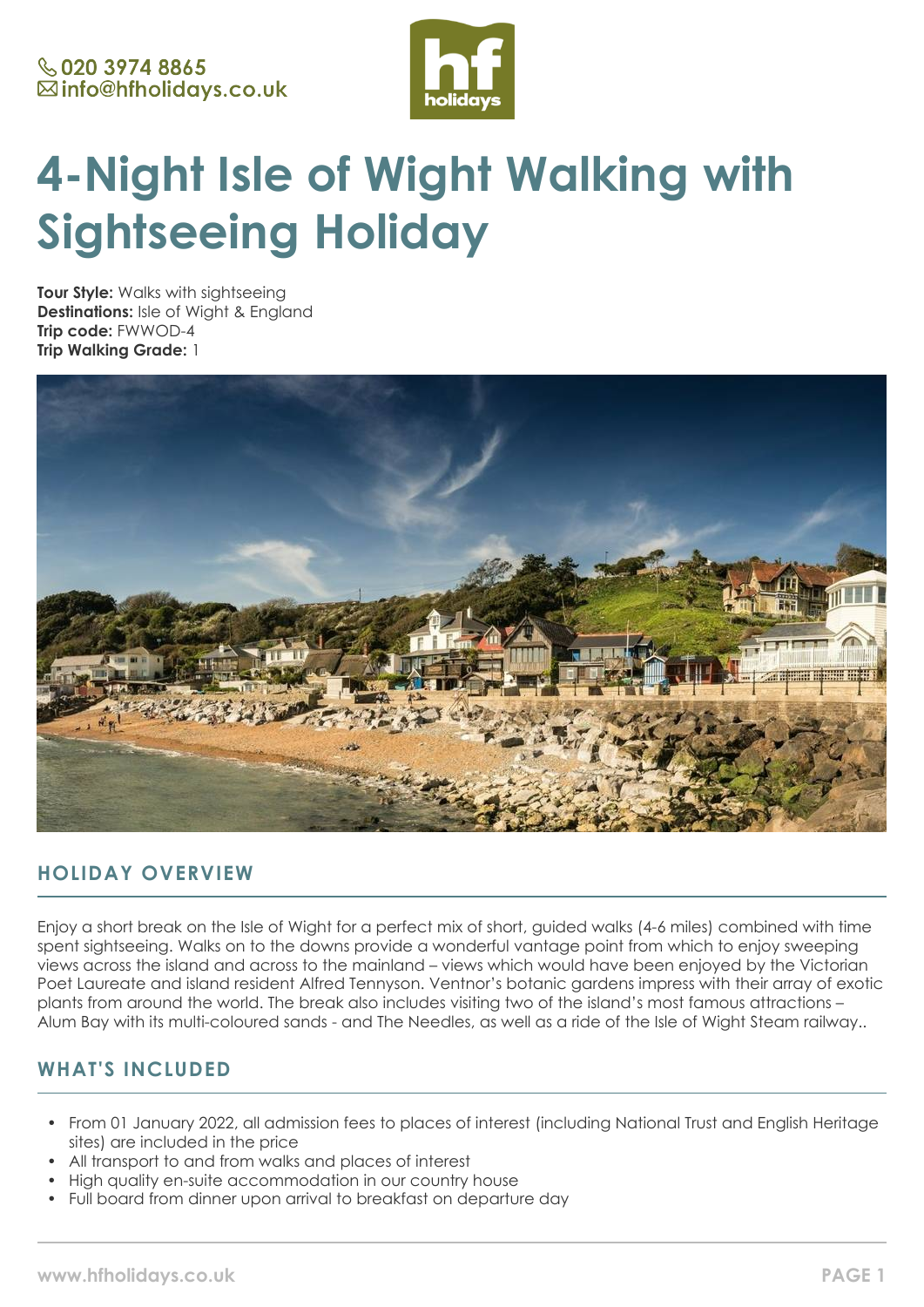• The services of an HF Holidays Leader

## **HOLIDAYS HIGHLIGHTS**

- Visit Carisbrooke Castle, a superb motte-and-bailey castle
- Immerse yourself in the landscape that inspired Tennyson with walks on the downs
- Explore Ventnor Botanic Gardens & Appuldurcombe House
- Take in Alum Bay, The Needles and the Tennyson Monument
- Ride on the island's steam railway
- Enjoy the gardens of Mottistone Manor

## **TRIP SUITABILITY**

This trip is graded Activity Level 1. The walking is on good paths generally. Walks are up to 5½ (9km) with 900 feet (280m) of ascent.

## **ITINERARY**

## **Day 1: Arrival Day**

You're welcome to check in from 4pm onwards.

Enjoy a complimentary Afternoon Tea on arrival.

## **Day 2: Isle Of Wight Steam Railway And Roman Villa**

**Distance:** 3½ miles (5km)

**Ascent:** 300 feet (100m)

**In Summary:** After an exploration of the museum and workshops of the Isle of Wight steam railway at Havenstreet, we take a ride on this heritage line to the beginning of our walk at Ashey station. Quiet countryside trails take us up onto Brading Down for fabulous views, before we drop down and continue to Brading Roman Villa, finishing our day with a visit to one of the best-preserved Roman sites in the UK

## **Day 3: Godshill, Appuldurcombe House And Ventnor Botanic Gardens**

**Distance:** 5½ miles (8.5km)

**Ascent:** 800 feet (240m)

In Summary: We start in the village of Godshill with a visit to its model village and garden, before beginning our walk to the romantic Appuldurcombe House, one of the grandest, most elegant houses on the island. Time to explore here before we continue our walk down to the Undercliff and Ventnor Botanic Gardens, with its fabulous collection of exotic and subtropical plants.

## **Day 4: Alum Bay, The Needles And The Downs**

**Distance:** 4 miles (6.5km)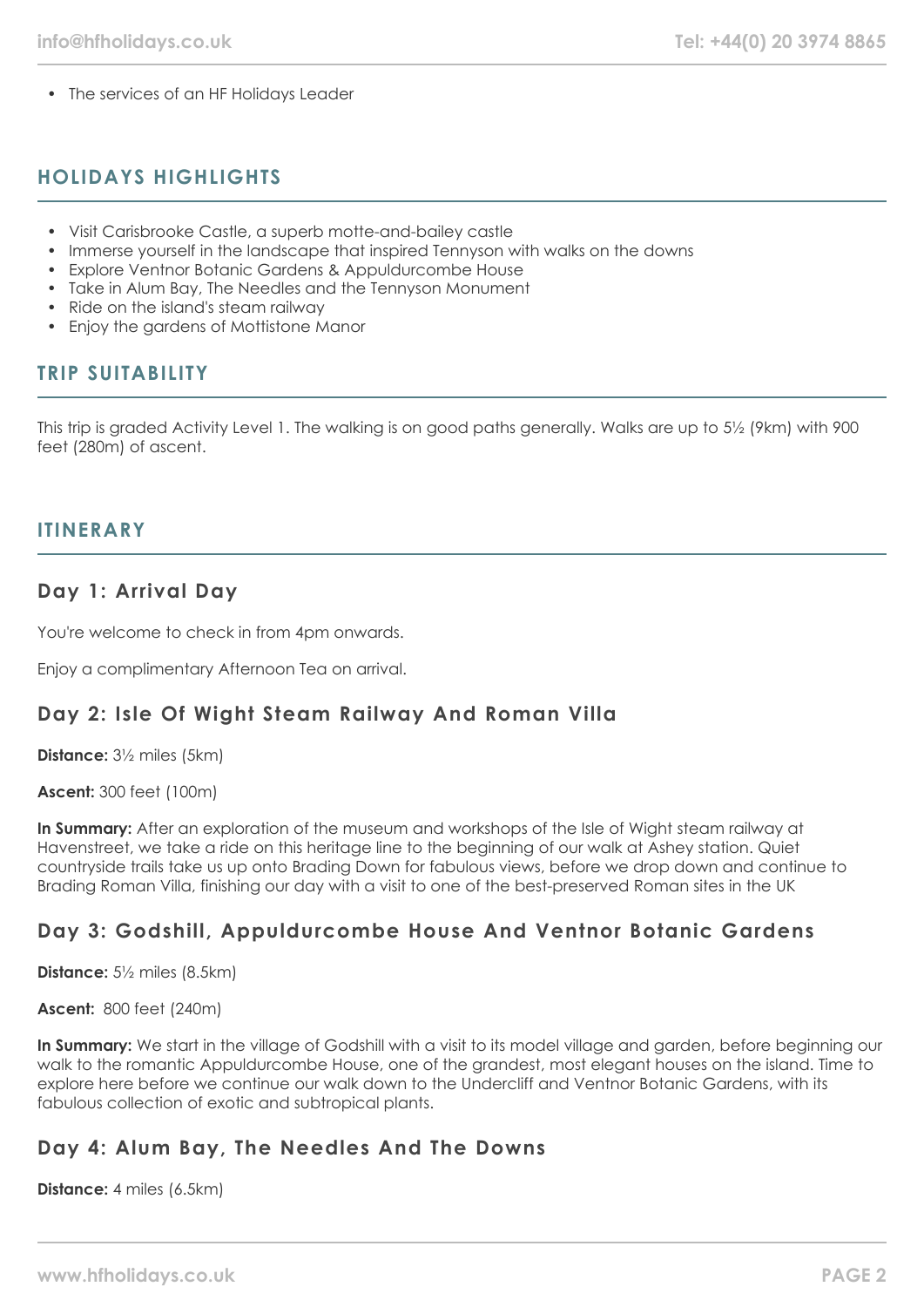## **Ascent:** 800 feet (260m)

**In Summary:** We begin by exploring Alum Bay, with its famous coloured sands, then on to visit The Needles Old Battery and New Battery. We walk onto West High Down, with superb views to the mainland as we gradually descend to the Replica Beacon and up to the Tennyson Monument. We then enjoy the wonderful descent of Tennyson Down, offering magnificent views over the western half of the island.

## **Day 5: Departure Day**

Enjoy a leisurely breakfast before making your way home.

## **ACCOMMODATION**

## **Freshwater Bay House**

Holidaying on the picturesque Isle of Wight doesn't get any better than at Freshwater Bay House. Stood atop the island's classic white cliffs and dominating the bay that it is named after, Freshwater Bay House has a gorgeous location. As well as 43 bedrooms, many decked out in blue and white printed wallpaper featuring foam-tipped waves breaking softly across the walls that act as a promise of the coastal scenery to come, there are three lounges and a friendly bar. Extensive gardens give on to the coast path, with a staircase that drops to the beach one way, while a path leads away across Tennyson Down towards the Needles in the other direction. If you're experiencing some of the island's plentiful sunshine (it averages around 2,000 hours a year), head to Alum Bay for coloured sands or Compton Bay for dinosaur footprints. Explore Carisbrooke Castle, stroll through Ventnor Botanic Gardens and keep an eye out for red squirrels in Borthwood Copse and America Wood.

# **Country House Accommodation**

**Accommodation Info**

## **Need To Know**

We appreciate that COVID-19 continues to impact the nations. The English, Scottish and Welsh governments are not always in sync, so measures in our country houses may vary between the nations. We thank all quests for adhering to the measures we have introduced to keep our guests, leaders and team members safe.

You can see our latest FAQs and guarantees at <https://www.hfholidays.co.uk/coronavirus-travel-advice>

## **Ventilation, Physical Distancing Measures and Group Sizes around the Houses**

We will keep our public areas well ventilated; for your comfort you might want to pack an extra layer to keep you comfortable.

With the relaxation of physical distancing, we will be allowing larger groups to dine and relax in the bar together.

Hand sanitiser stations will be made available in frequently used public areas for guests and staff use. It is advisable to bring additional hand sanitiser for whilst you are out walking.

We always follow the latest regional government advice, but our one recommendation is don't forget your face mask! There is no requirement to wear a face covering in communal areas, but you may of course choose to. Some places throughout the UK may still require you to wear a mask even if the government legislation does not. With this in mind we suggest you bring a personal supply of face coverings for the duration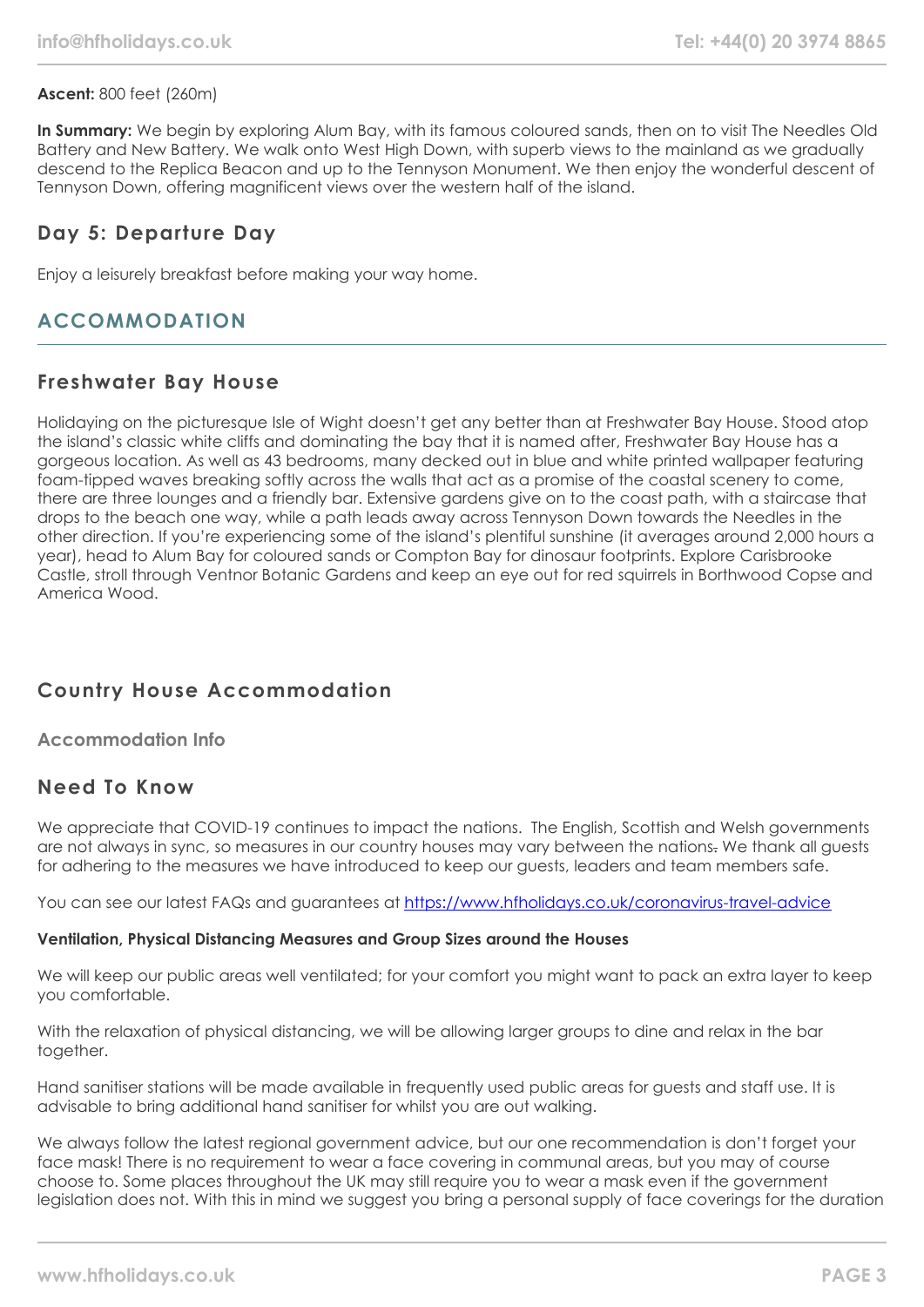## of your stay.

## **Servicing Bedrooms:**

At this stage we are not reintroducing our daily room servicing. Extra tea, coffee, milk, towels and toiletries will be available on request from our team. Bins can be left outside your door for emptying.

## **COVID-19 Symptoms or Cases**

If a guest has symptoms of COVID-19 then they should inform the house team and immediately self-isolate to minimise any risk of transmission and make arrangements to request a COVID test. If a guest receives a positive test result, they should return home if they reasonably can. They should where possible use private transport but only drive themselves if they can do so safely. If a guest cannot reasonably return home, they should discuss their circumstances with the House Manager. Additional charges may be levied if a guest needs to self-isolate for longer than their planned holiday.

#### **What can you do to help keep everyone safe?**

- Wear a face mask/covering where required and please bring plenty of face coverings for the duration of your stay
- Carry/use hand sanitiser
- Wash your hands frequently with soap and water when possible
- Cover your mouth and nose with a tissue or your sleeve when you cough or sneeze
- Avoid passing round objects such as cameras & phones
- If you are displaying symptoms of Coronavirus, please do not travel to an HF Holidays House

## **Rooms**

#### Tea & coffee-making facilities, TV, Hairdryer, Toiletries, Wi-Fi

Stay in one of the main building's bright, beautifully presented rooms, many that come with sea views. They're mostly spacious and chic, styled to acknowledge the house's nautical connections but with a modern twist of dove greys, clean whites and contemporary furniture. With 43 bedrooms, Freshwater Bay House has plenty of space and there's a range of Classic, Premium and Superior Rooms to choose from: Rooms 19 and 20 on the first floor come with spectacular sea views out over the English Channel; Rooms 18 and 22 are sumptuous corner rooms with expansive views over both the bay and Tennyson Downs. If it's a room with a view you're after, ask for Room 24, a superb, spacious corner space with five large windows all overlooking the gardens and bay, with its own private sitting room to relax in. Request Room 39 on the second floor and you'll get an attractive corner room complete with a bath to soak in after a day of coastal walking.

All 'Classic' rooms are en-suite and furnished to a high standard. There are also several 'Premium' and 'Superior' Rooms that are either larger or have a desirable view, a more luxurious mattress and larger television – upgrade your stay for just an extra £15-25 per person per night. You can choose a specific room for an extra £30 per room, subject to availability. Upgrade supplements still apply.

#### **Check in:**

Check in opens at **4pm** for all guests. Guests will be unable to access any of the Country House facilities, including leaving luggage before 4pm.

We are delighted to invite you to enjoy a complimentary Afternoon Tea on arrival. Relax and meet your fellow guests and leaders.

## **Check out:**

#### Check out time: **10am**

Please note, you will need to settle your bill before departure and payment will only be possible by card. Gratuities and donations to the Pathway Fund can also be made by card.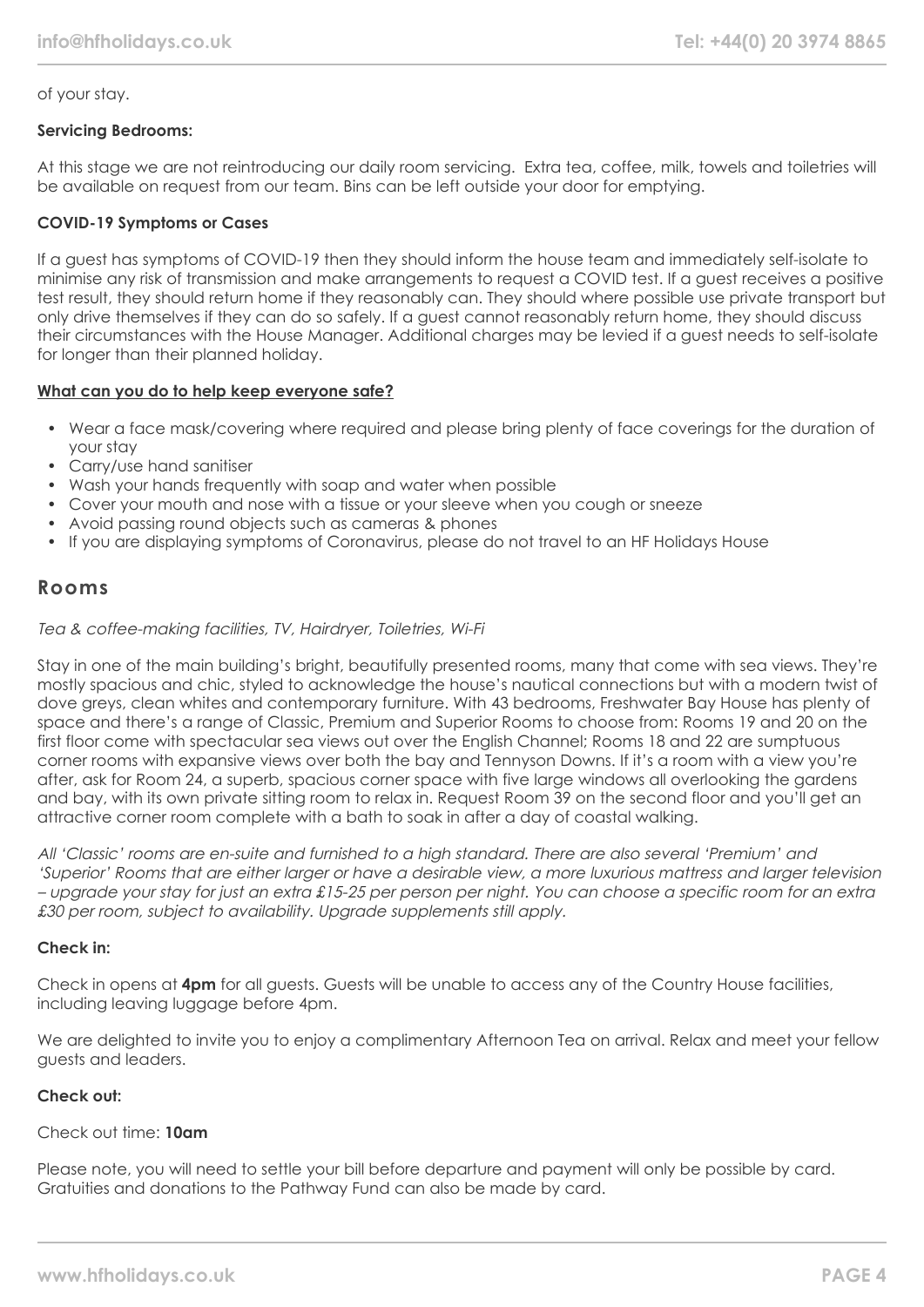# **Facilities**

Free Wi-Fi, boot room and drying room, extensive garden, outdoor swimming pool, multi-purpose activity room, lounges, library and board games to borrow

After a day walking on the coast, come back to the house and its specially tailored walkers' facilities. Relax by sitting in the extensive gardens or challenge a fellow guest to a game of croquet. If you're visiting with children, turn them loose in the outdoor playground area or watch them splash in the large heated alfresco pool (open in summer season) – there's seating with sea views for you to enjoy a drink in too on a hot English summer's day. For something less strenuous, snag a comfy chair in one of the three cosy lounges to read a book, play a board game or just hideaway; there's a grand piano in one if you're feeling musical. Head to the bar before dinner to perch on a tall stool with a perfect gin and tonic made with the Isle of Wight's very own Mermaid Gin and a chance to catch up with your companions.

#### **Welcome Information**

A Welcome Information Pack providing details about the Country House and your holiday will be available in each bedroom. This personal pack of information will detail what to expect during your stay in the house, the menu for the duration of your stay, dinner & picnic lunch order forms and the guest registration form for completion.

Our houses are locked at night-time and accessible with a door code which is available in the Welcome Pack. However, we also recommend making a note of the Duty Manager number on arrival, in case of an emergency or getting locked out.

#### **Evenings**

Join our team after dinner on Wednesday evenings to see if you've got the knowledge to triumph in the HF Big Pub Quiz! There will also be another evening of entertainment at the beginning of the week which will vary depending on the house you are visiting.

If there are leaders resident, they will be available to chat to guests about self-guided walks. You can borrow walking route notes and maps from our Discovery Point.

#### **Walks Talks – Guided Walking Information Briefings**

Self-Guided guests are always welcome to join our Guided Walking briefings to hear about the local conditions.

Our leaders will deliver a Guided Walking Information Briefing on each arrival day before and after dinner followed by a group Walks Talk to let guests know about the following day's walks. Walks Talks are usually before and after dinner prior to each walking day. The information is repeated so you can join whichever time suits you.

If you are undecided which walk to do, our leaders will be available in the bar or lounge to answer any questions you might have. Our website contains up-to-date information about the walks for each holiday.

Before you leave for your walk your leader will run through a short safety briefing for the day.

Each day, the latest weather forecast will be displayed for all guests to check to ensure appropriate clothing is worn for the walks.

Please note, if you decide to do your own walks, or you are on a self-guided walking holiday, you must complete an Independent Walker Card each day. These can be found near the Discovery Point in the house.

## **Food & Drink**

As at all our country houses, holidays are full board, from afternoon tea served as a welcome treat through that evening's meal to a hearty breakfast on the day of departure. Food at Freshwater Bay House is varied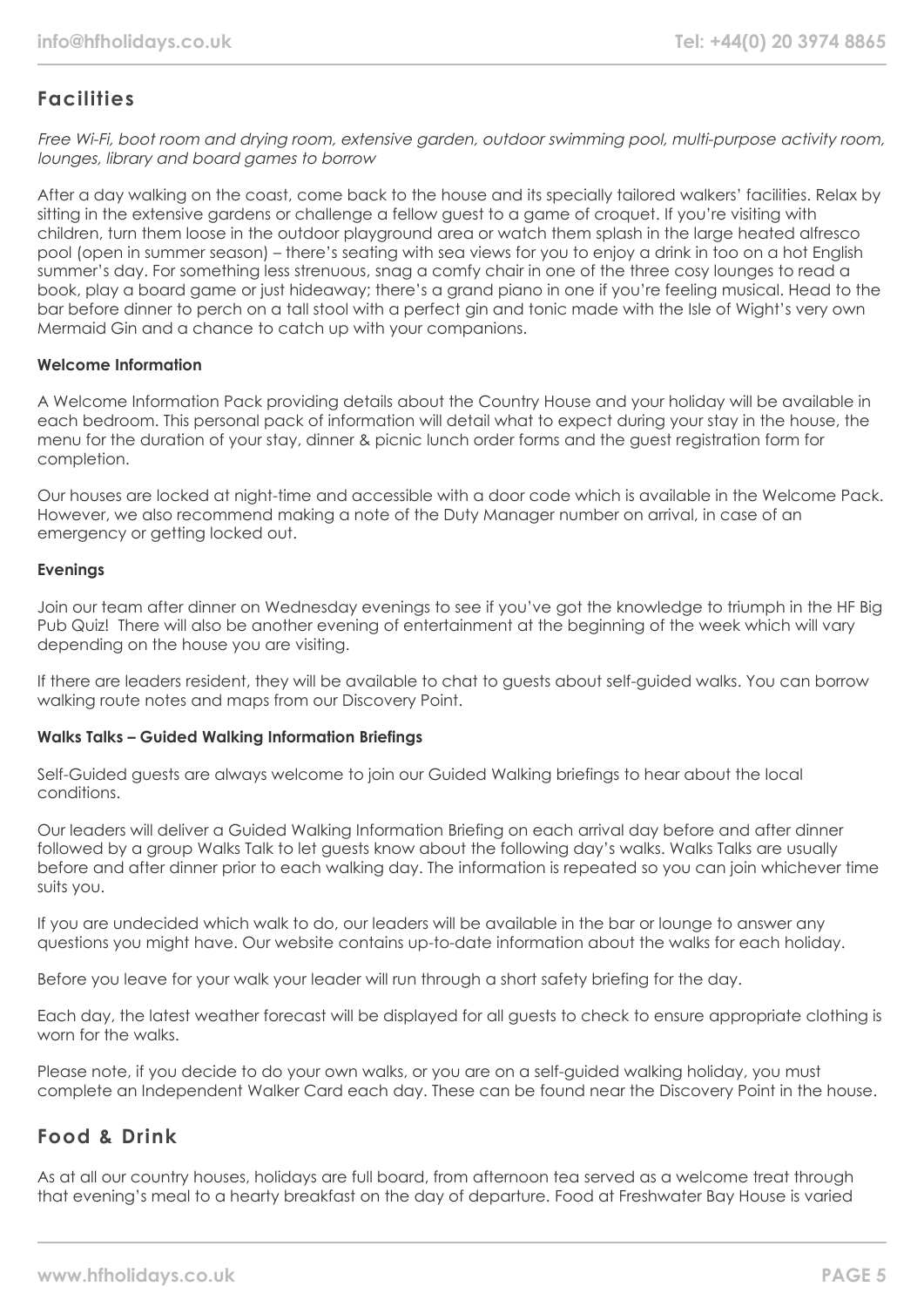with a strong emphasis on the use of seasonal British produce. Our experienced chefs create each dish using only the freshest ingredients and, when in season, use home grown herbs and vegetables taken from our own gardens to give a true taste of the local area.

Along with many hospitality business across the UK we are presently experiencing disruption to our food and drink supply chain. COVID continues to limit the ability of suppliers to deliver and the war in Ukraine (along with several other global challenges) is impacting availability of many basic products. We are working hard to ensure that these challenges do not negatively impact your holiday but ask for your understanding should we need to make last minute changes to dishes or menus.

## **Accessibility**

For accessibility and assistance information, please contact our expert team on [020 3974 8865](tel:02039748865) or view the accessibility information online for [Freshwater Bay House](https://www.hfholidays.co.uk/images/Documents/accessibility_statements/freswater-bay-house---accessibility-information---update-mar-2021.pdf)

## **TRAVEL DETAILS**

Our address is: Freshwater Bay House, Freshwater Bay, Isle of Wight PO40 9RB Tel: [01983 753854](tel:01983753854)

## **By Taxi:**

It is possible to get a taxi to Freshwater Bay House from Yarmouth ferry port. The 5-mile journey takes approximately 15 minutes. You can pre-book a taxi from our recommended taxi company, Bay Taxi. As a guide price, it costs £12 per 4-seat taxi in 2022. 8-seat taxis are also available at a higher rate. Please pre-book your taxi at least 7 days in advance by contacting:

Bay Taxi\* Tel: +[44 \(0\) 7475 662350](tel:07475662350) Email: [info@baytaxi.co.uk](mailto:info@baytaxi.co.uk) The return taxi journey can be arranged on your behalf by the Freshwater Bay House Manager. \*Bay Taxi is not owned or managed by HF Holidays

## **By Train:**

The nearest railway station is Lymington Pier on the mainland. This is immediately adjacent to the ferry terminal. For train times and route planning by train visit [www.nationalrail.co.uk](https://www.nationalrail.co.uk/) or phone [03457 48 49 50](tel:03457484950).

# **By Ferry:**

The Wightlink Lymington to Yarmouth ferry is the most convenient for Freshwater Bay - see [www.wightlink.co.uk](https://www.wightlink.co.uk/)

Alternatively, the Red Funnel Southampton to East Cowes ferry is often the cheapest option if you want to take your car to the Isle of Wight - see [www.redfunnel.co.uk](https://www.redfunnel.co.uk/)

#### **HF MEMBER DISCOUNT**

HF Holidays' Members receive **15% off their car travel and 20% off foot travel with Wightlink Ferry.** For full details and to book your crossing visit [www.wightlink.co.uk/HFHolidays](https://www.wightlink.co.uk/HFHolidays)

## **By Car:**

From Yarmouth turn right out of the ferry terminal onto the A3054 and over the bridge across the River Yar. After 1 mile turn left down Pixley Hill, signposted to Freshwater Bay. Turn left at Freshwater Garage and continue along Afton road. At the Lifeboat station turn right and follow the road round passing the Albion Hotel on the left. The entrance to Freshwater Bay House is the next driveway on your left.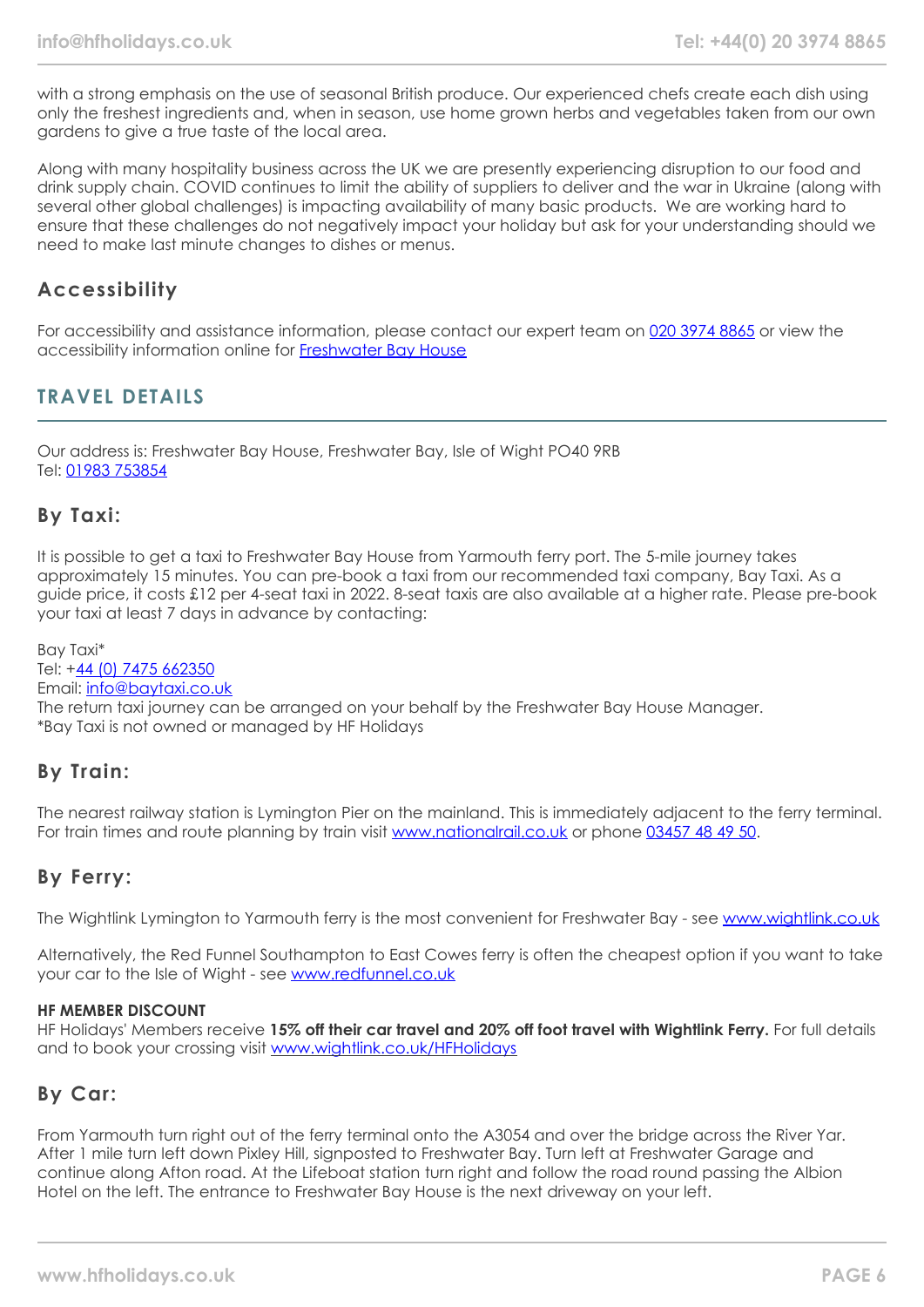From East Cowes: follow signs for Newport, taking the A3021 and then A3054. Continue through Newport and Carisbrooke. Turn left onto the B3401 through Calbourne. At the T junction with Afton Road (A3055) turn left and then right by the Lifeboat station and follow the road round passing the Albion Hotel on the left. The entrance to Freshwater Bay House is the next driveway on your left.

Alternatively leave your car on the mainland and travel to the Isle of Wight as a foot passenger (see above for HF Member discount with Wightlink). There is a pay and display car park at Lymington Pier - price approximately £11/£12 per day.

## **Travelling From Overseas**

If you're travelling from Europe the most convenient airport is at Southampton. From Southampton Airport Parkway station (adjacent to the airport terminal) there are regular trains to Lymington Pier - journey time 40 minutes). See [www.nationalrail.co.uk](https://www.nationalrail.co.uk/) for details. From Lymington take the ferry to the Isle of Wight (see above).

For most guests, travelling to either London Heathrow or London Gatwick airport is the best option. See [www.nationalrail.co.uk](https://www.nationalrail.co.uk/) for onward connections by train to Lymington Pier.

## **LOCAL AREA**

Just off the coast of Southern England, the Isle of Wight is a delightful haven away from the bustle of the mainland, easily reached by ferry or even the world's only commercial hovercraft service (foot passengers only). Broadly diamond shaped, the island is 25 miles long and 15 miles wide. This makes it ideally sized for a week's walking and exploration.

## **Freshwater Bay**

Freshwater Bay is a small semi-circular cove at the foot of the garden of Freshwater Bay House. There is a pebble beach here and sandy beaches approximately 3 miles away at Totland Bay or Colwell Bay. Shops and banks are located in Freshwater village, about 30 minutes' walk away. The house is located at the foot of Tennyson Down, a popular walking route which leads to The Needles and Alum Bay.

## **Yarmouth**

The small harbour town of Yarmouth is located three miles north of Freshwater Bay; either a 10-minute drive or a pleasant 1-hour walk away, following the path of the River Yar. It can also be reached using the 'Needles Breezer' open-top bus. Yarmouth has a selection of small shops and pubs, and there's always a bustle of activity around the harbour. [Yarmouth's Tudor castle](https://www.english-heritage.org.uk/visit/places/yarmouth-castle/) is also worth a visit.

## **Osborne House**

Queen Victoria's island residence, managed by English Heritage, is located near East Cowes at the north of the island. Enjoy the lavish interiors and take time to explore the extensive grounds which slope down to the Solent. [Osborne House](https://www.english-heritage.org.uk/visit/places/osborne/) is about 40 minutes drive from Freshwater Bay.

## **Carisbrooke Castle**

A fine medieval castle situated near Newport in the heart of the island. The castle's most famous 'resident' was King Charles I, who was imprisoned here after the English Civil War. Walk around the impressive walls and visit the castle's famous well where donkeys are used to raise the water using a large treadmill. [Carisbrooke Castle](https://www.english-heritage.org.uk/visit/places/carisbrooke-castle/) is around 20 minutes' drive from Freshwater Bay and can also be reached direct using the number 12 bus. Alternatively, it is possible to walk here right from the door of Freshwater Bay House by following the Tennyson Trail (approx. 9.5 miles).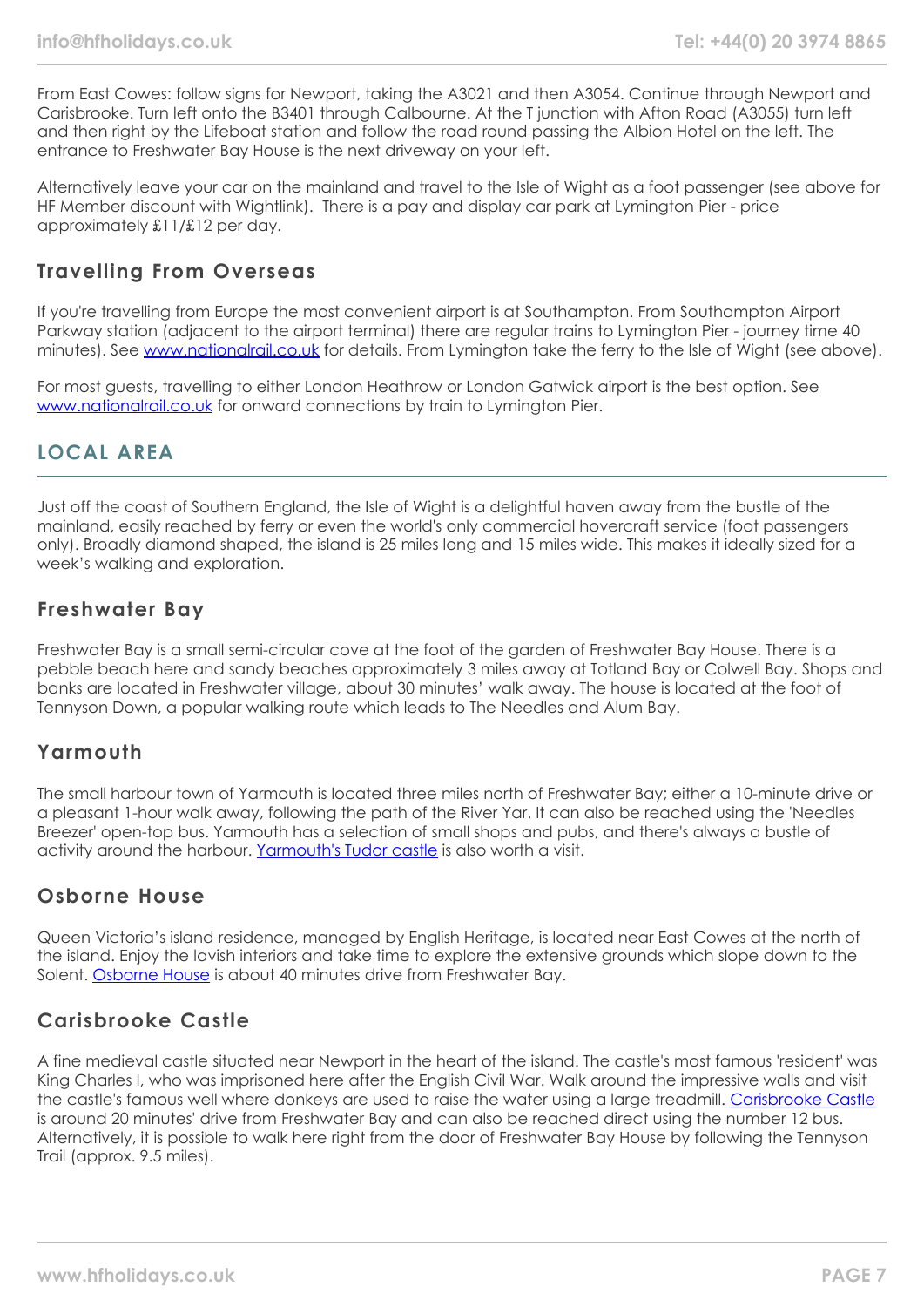# **Alum Bay**

[Alum Bay](https://www.visitisleofwight.co.uk/things-to-do/the-needles-landmark-attraction-p148371) is world-famous for its multi-coloured sand cliffs where 21 different shades of sand have been naturally created from various minerals. There is a chairlift down the cliff to the beach which gives amazing views of the sands and across the Solent. On the cliff top there are various other visitor attractions including a glass-blowing workshop and obligatory sand shop where visitors can fill glass ornaments with their choice of sand. Alum Bay can be reached on foot directly from Freshwater Bay house or on a 15-minute ride by public bus.

# **Isle Of Wight Steam Railway**

Step back in time and ride this vintage steam railway from Wootton to Smallbrook Junction. The railway has a particularly historic collection of locomotives and rolling stock, including many wooden 4-wheeled carriages dating from the the 19th Century. The main station is at Havenstreet where you'll also find a museum and the line's workshops. [The Isle of Wight Steam Railway](https://iwsteamrailway.co.uk/) is about 45 minutes' drive away from Freshwater Bay. It can also be reached by local bus, via Newport.

# **Blackgang Chine**

The [Blackgang Chine fantasy theme park](https://blackgangchine.com/) is a big hit with children of all ages. Attractions include Cowboy village, 'Fantasyland', maze and the giant snakes and ladders. Adults may also enjoy the maritime exhibition and working sawmill. Blackgang is 20 minutes' drive from Freshwater Bay and in summer can be reached using the 'Island Coaster' bus.

# **Ventnor Botanical Gardens**

The island's rich climate enables Mediterranean and sub-tropical plants to prosper. Enjoy magnificent floral displays and relaxing gardens based on geographical parts of the world at [Ventnor's Botanical Gardens](https://www.botanic.co.uk/) and keep an eye out for the garden's resident wall lizards. Ventnor is 30 minutes' drive from Freshwater Bay and in Summer can be reached using the 'Island Coaster' bus.

## **Bembridge Windmill**

This [Grade I listed windmill](https://www.nationaltrust.org.uk/bembridge-windmill) is the only surviving windmill on the Isle of Wight, now managed by the National Trust. It was built around 1700 and closed in 1913. It has four floors to explore and most of its original machinery is still in situ. The windmill was famously painted by JMW Turner in 1795. There are some lovely countryside walks near the windmill which sits on the Bembridge and Yar River Trail in the east of the island about a 45-minute drive away from Freshwater Bay House.

## **USEFUL HOLIDAY INFORMATION**

# **Essential Information**

"There's no such thing as bad weather, just the wrong type of clothing!" goes the adage. Come prepared for all eventualities and you'll walk in comfort as well as safety. Britain's famous for its changeable weather, so here's our advice on what to wear and bring.

## **Essentials**

- Waterproof walking boots providing ankle support and good grip.
- A waterproof jacket and over-trousers
- Gloves and a warm hat (it can be chilly at any time of the year)
- Rucksack
- Water bottle (at least 1 litre capacity)
- A small torch (everywhere in winter, year round in mountains)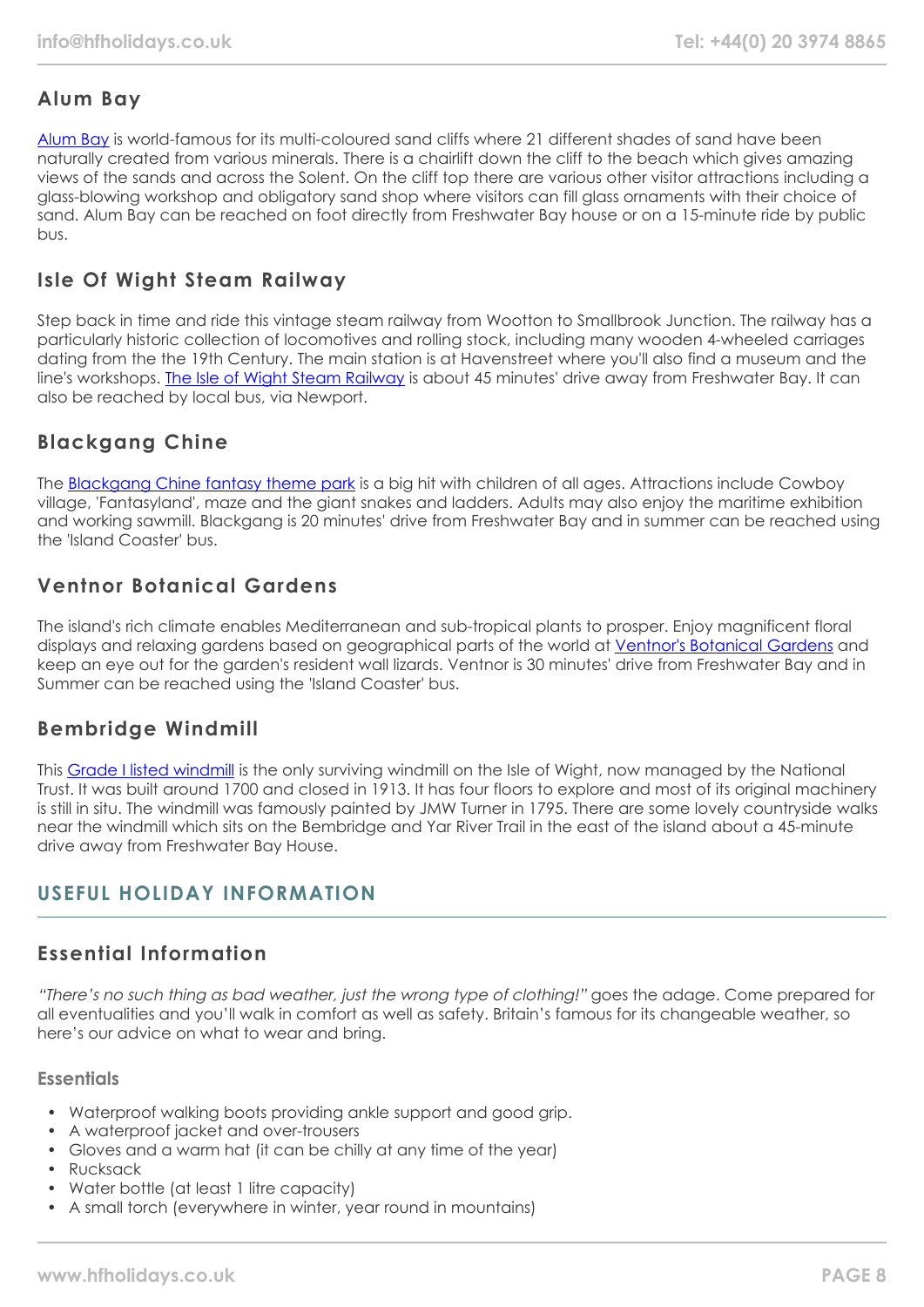• Sun hat and sunscreen Denim jeans and waterproof capes are not suitable on any walks.

## **Recommended**

- Several layers of clothing, which can be added or removed
- Specialist walking socks to avoid blisters.
- A first aid kit inc plasters– your leader's first aid kit doesn't contain any medication
- Sit mat (insulated pad to sit on when you stop for a break)

## **You Might Also Want**

- Walking poles, particularly useful for descents.
- Insect repellent
- Flask for hot drinks
- Rigid lunch box
- Gaiters
- Blister kit (eg Compeed) just in case
- Waterproof rucksack liner

## **Safety On Your Holiday**

Walks may be changed for safety reasons and are subject to a maximum and minimum number of guests.

Leaders always consider the safety of the group as a whole, and may need to alter or curtail the walk if the conditions dictate. Your leader may refuse to accept a guest while clothing, equipment or behaviour is unsuitable. In the event of a problem all leaders carry a mobile phone, first aid kit, group shelter, spare maps and a compass.

**Please note:** If you choose to leave the group your leader is no longer responsible for you.

If you have a particular health condition or disability please put this on your guest registration form. This information will be confidential to your leaders and the house manager, but leaders do need to take account of any issues when planning walks. Please carry a copy of these trip notes with you, or note down the contact phone number for your accommodation (details in the travel section) should you need them in case of emergency.

## **HOW TO BOOK**

When you're ready to book, you can choose to **book online** or book **over the phone**. Our website offers secure online booking for our holidays, is available 24/7, and offers more in-depth information about all our holidays. If you prefer to call us, our experienced and knowledgeable team are available to answer any specific questions you have and can offer guidance as to which holiday is best suited to your needs.

Our office is open: Monday to Friday: 9am – 5.30pm, Saturday: 9am – 1pm, Sunday & Bank Holiday Monday: closed

## **PAYING YOUR DEPOSIT**

To secure the holiday of your choice, you will need to pay a deposit: UK & European Holidays: £150 per person and Worldwide Holidays: £250 per person. You can pay your deposit by debit or credit card with no additional card fees charged or make an online BACS payment directly into HF's bank account, please see details under BACS payments. You can also pay your deposit by cheque within seven days of booking. Cheques should be made payable to 'HF Holidays Ltd' with your booking reference / Order ID on the back.

#### **NON-MEMBER FEE**

Non-members can join our holidays by paying a Non-Member's fee of £30 per person per holiday.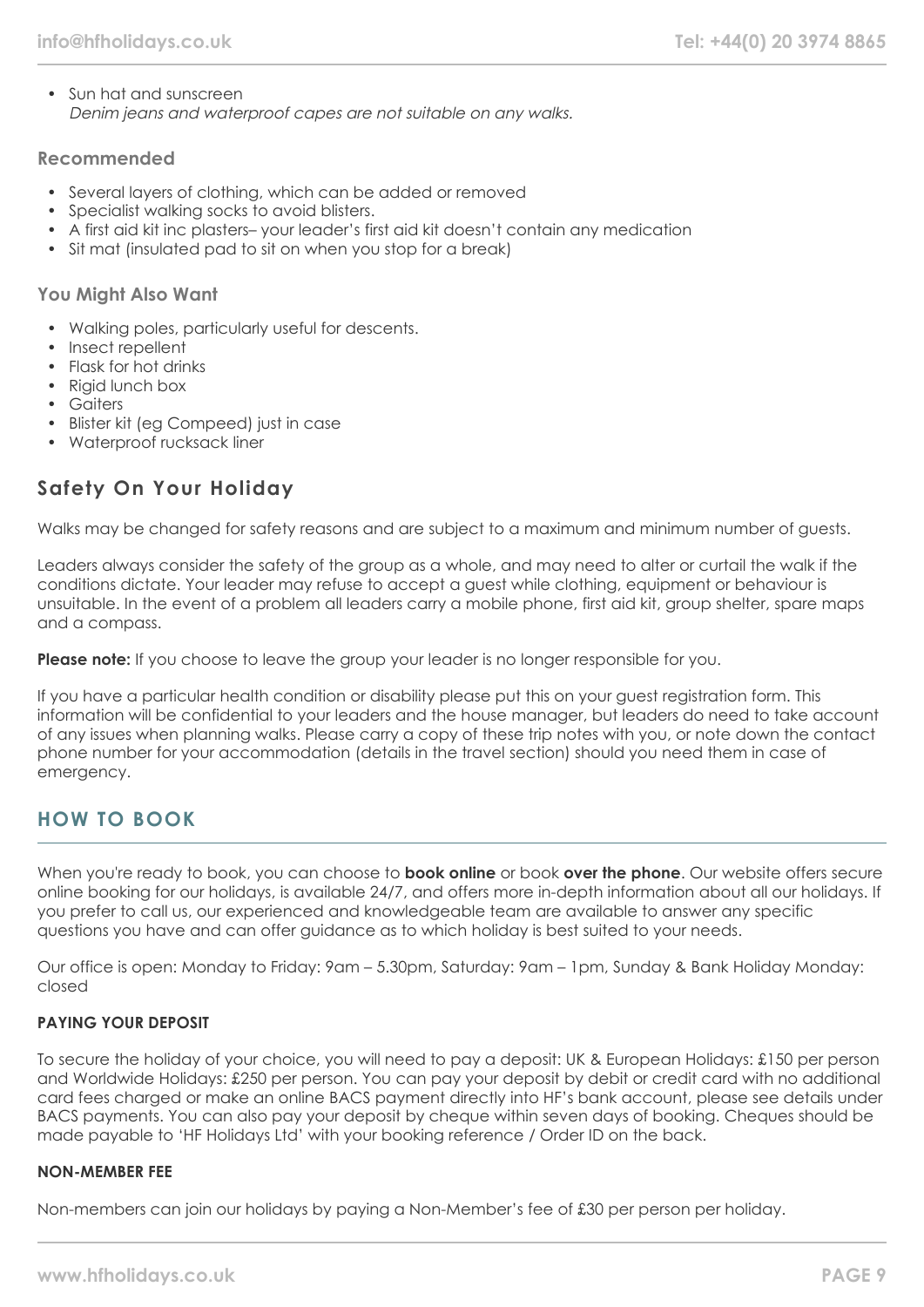Alternatively, full membership is available from £100 – visit hfholidays.co.uk/membership for details.

#### **BACS PAYMENTS**

Please quote your booking reference / Order ID when you make your payment online: Bank Name: National Westminster Bank, Account Name: HF Holidays Limited, Account Number: 48904805, Sort Code: 60-00-01, IBAN: GB90NWBK60000148904805

Once we have received your booking and deposit, we will send a confirmation invoice to the lead name. Please check this carefully. For bookings 'with flights' it is essential that the names on your booking confirmation invoice match those on your passport for bookings overseas. Please advise us immediately of any errors. Any name changes after the balance of your holiday has been paid will be subject to a fee levied by the airline.

#### **MANAGE MY BOOKINGS**

Payments can also be made through the [Manage My Booking](https://www.hfholidays.co.uk/about-us/bookings/my-booking) function on our website. Click on the link at the top of our homepage. This is available to all customers who provide an email address at the time of booking.

#### **YOUR FINAL BALANCE**

Your final balance payment is due 6 weeks before departure if you are staying in an HF Holidays UK country house, 8 weeks before departure if you are travelling on one of our holidays in Europe and 10 weeks before departure if you are on a Guided Trail staying in one of our partner hotels or are travelling on a Worldwide holiday. As with paying your deposit, you can pay your final balance by debit or credit card, make an online BACS payment directly into HF's bank account or pay by cheque.

#### **TRAVEL INSURANCE**

Travel insurance is an important part of any booking and essential for one of our holidays. HF Holidays works with specialist. Insurance Brokers Campbell Irvine Direct. For more information or to obtain a quote call them on [01702 427 236](tel:01702427236) or visit [hfholidays.co.uk/insurance](https://www.hfholidays.co.uk/about-us/bookings/insurance)

#### **PEACE OF MIND**

#### **ATOL:**

The air holidays and flights in this brochure are ATOL-protected, since we hold an Air Travel Organiser's Licence granted by the Civil Aviation Authority. Our ATOL number is ATOL 710. In the unlikely event of our insolvency, the CAA will ensure that you are not stranded abroad and will arrange to refund any money you have paid us for advance bookings. For further information visit the ATOL website [atol.org.uk](https://www.atol.org/)

#### **MEMBER OF ABTOT:**

HF Holidays is a member of ABTOT (The Association of Bonded Travel Organisers Trust Limited) which provides financial protection under the Package Travel, Package Holidays and Package Tours Regulations 1992 for HF Holidays Ltd and in the event of their insolvency, protection is provided for the following: 1. non-flight packages commencing in and returning to the UK; 2. non-flight packages commencing and returning to a country other than the UK; 3. flight inclusive packages that commence outside of the UK and Republic of Ireland, which are sold to customers outside of the UK and Republic of Ireland. 1, 2 and 3 provides for a refund in the event you have not yet travelled. 1 and 3 provides for repatriation. Please note that bookings made outside the UK and Republic of Ireland are only protected by ABTOT when purchased directly with HF Holidays Ltd.

#### **TRIP NOTE VALIDITY**

These Trip Notes are valid based on the date printed at the bottom of the page. They will occasionally be updated post booking and pre-departure. We will send you the latest trip notes prior to departure through a link in your pre departure documents or we can send you a copy in the post if preferred.

In booking this trip you should be confident in your ability to participate in all activities described in these Trip Notes. If you have any doubt about your suitability you should call HF Holidays and ask to speak to one of the